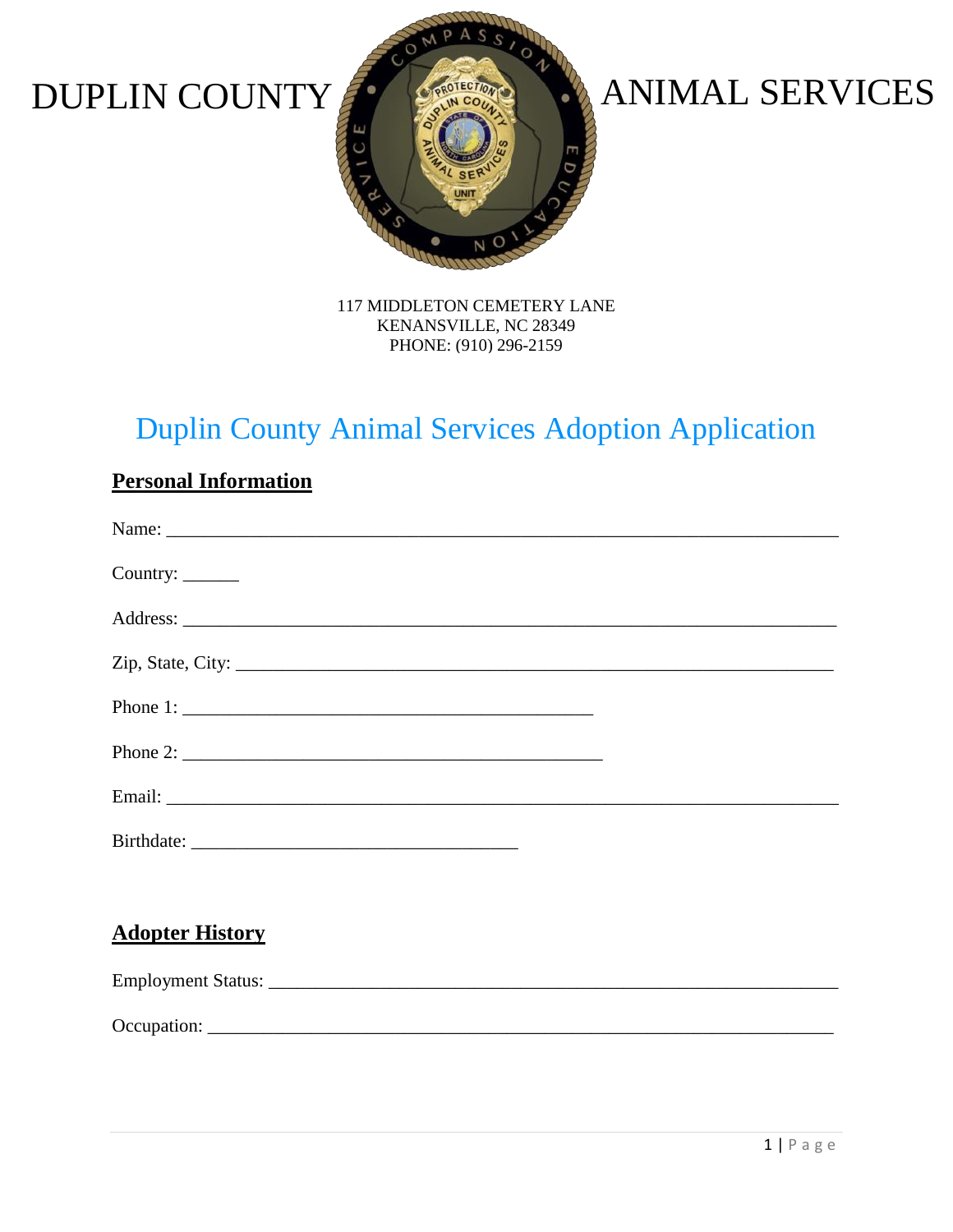| <b>Household Members:</b>                                                                                                                                                                                     |            |                |                |                |
|---------------------------------------------------------------------------------------------------------------------------------------------------------------------------------------------------------------|------------|----------------|----------------|----------------|
| Under 8 years old:                                                                                                                                                                                            |            |                |                |                |
| 8 to 17 years old:                                                                                                                                                                                            |            |                |                |                |
|                                                                                                                                                                                                               |            |                |                |                |
| Do any household members have known allergies to pets? YES                                                                                                                                                    |            |                | N <sub>O</sub> |                |
| Who will be the primarily responsible for the care and supervision of the animal?                                                                                                                             |            |                |                |                |
| <u> 2000 - Jan James James James James James James James James James James James James James James James James J</u><br>Have you discussed the responsibilities of owning the pet with the entire family? YES |            |                |                | N <sub>O</sub> |
| Do all household members agree to adopt? YES                                                                                                                                                                  |            | N <sub>O</sub> |                |                |
| Are any household members pregnant?                                                                                                                                                                           | <b>YES</b> | N <sub>O</sub> |                |                |
|                                                                                                                                                                                                               |            |                |                |                |
|                                                                                                                                                                                                               |            |                |                |                |
|                                                                                                                                                                                                               |            |                |                |                |
|                                                                                                                                                                                                               |            |                |                |                |
|                                                                                                                                                                                                               |            |                |                |                |
|                                                                                                                                                                                                               |            |                |                |                |
|                                                                                                                                                                                                               |            |                |                |                |
|                                                                                                                                                                                                               |            |                |                |                |
| <b>Current Pets</b>                                                                                                                                                                                           |            |                |                |                |
|                                                                                                                                                                                                               |            |                |                |                |
|                                                                                                                                                                                                               |            |                |                |                |
| Gender:                                                                                                                                                                                                       |            |                |                |                |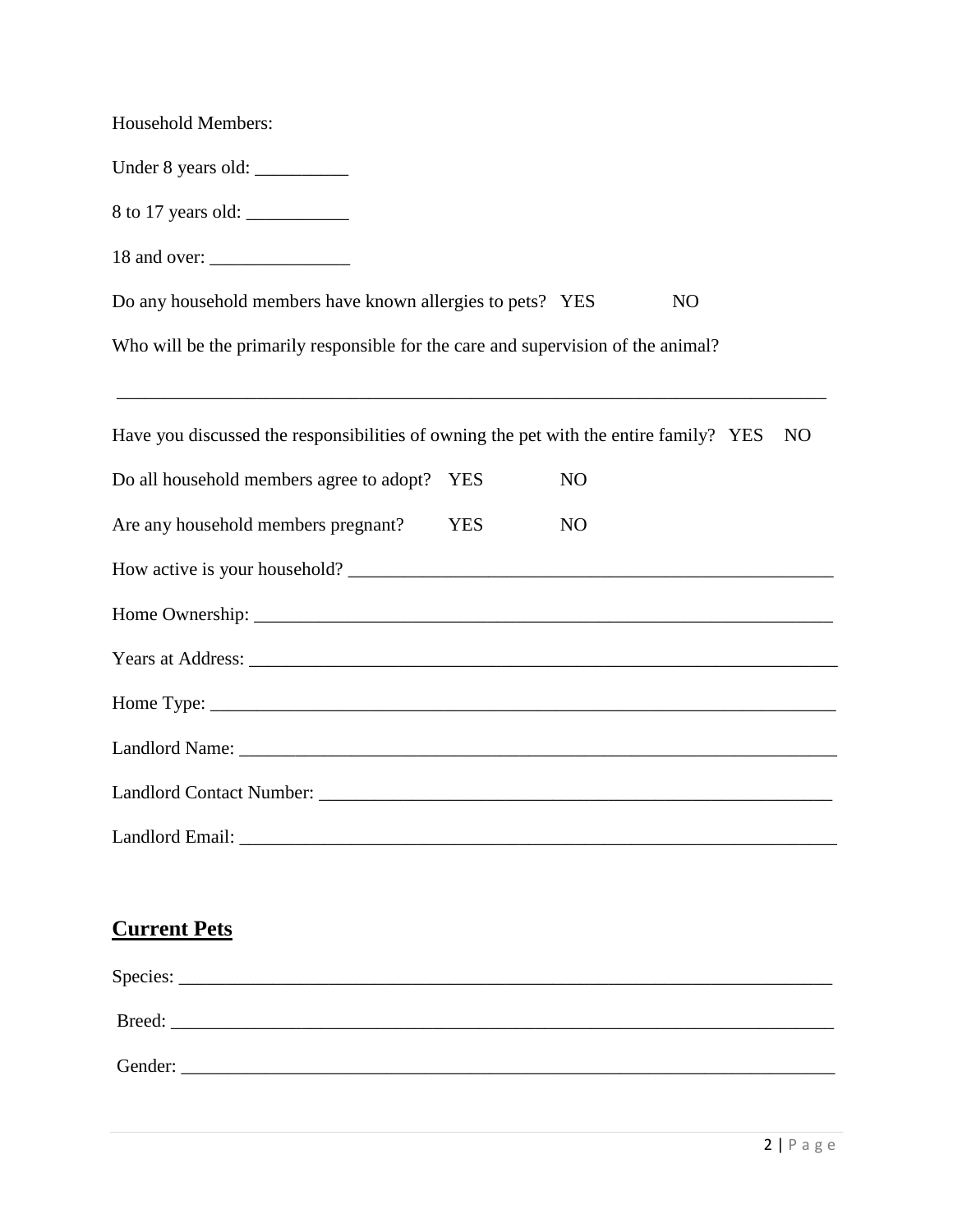#### **Previous Pets**

| Owned for how long? |
|---------------------|
|                     |
|                     |
|                     |

#### Veterinarian Info

| Do you have a Veterinarian? | YES  | NO. |
|-----------------------------|------|-----|
|                             |      |     |
|                             |      |     |
|                             |      |     |
|                             |      |     |
| May we contact your Vet?    | YES. | NO  |